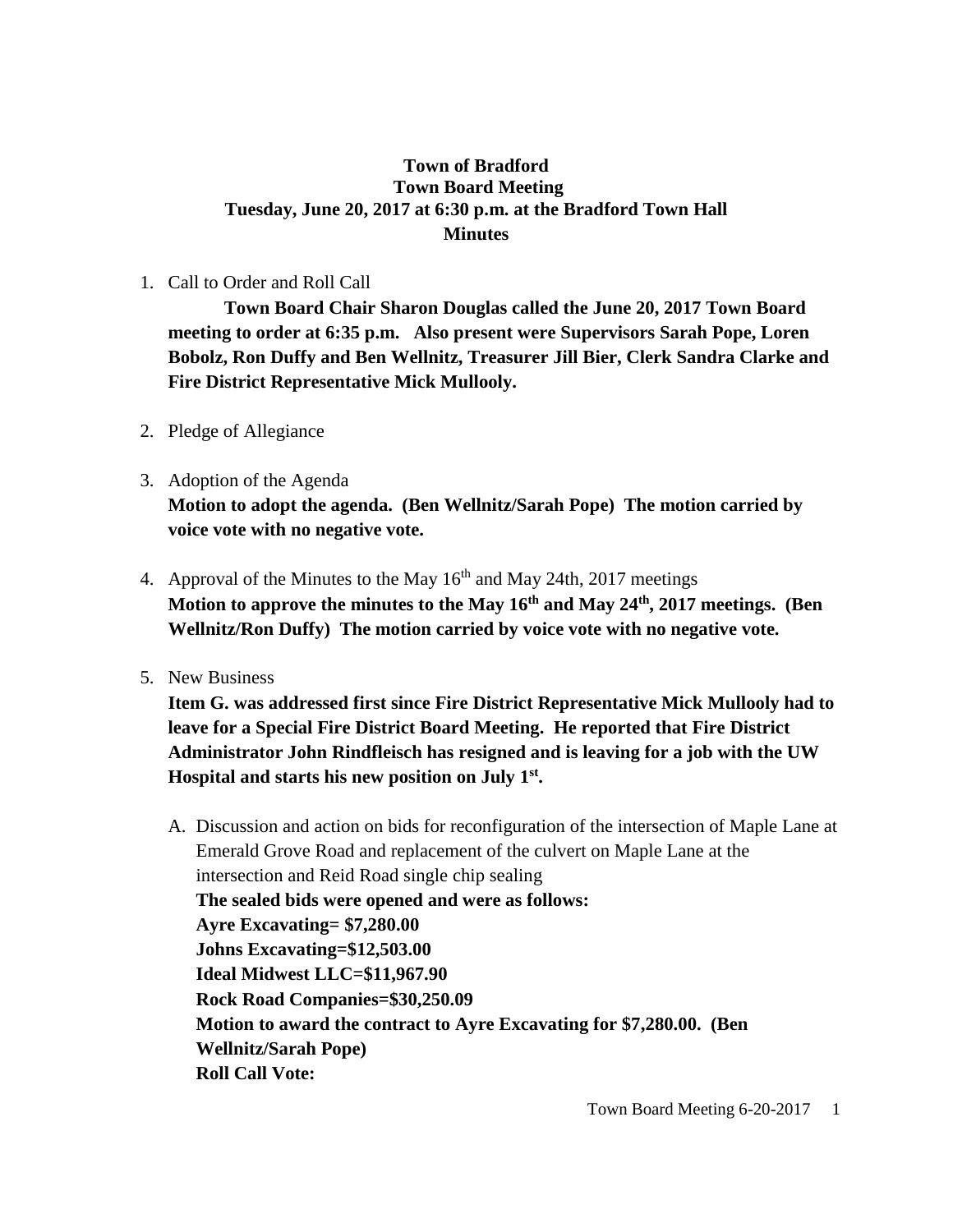**Sarah Pope, "Yes." Loren Bobolz, "Yes." Ron Duffy, "Yes." Ben Wellnitz, "Yes." Sharon Douglas, "Yes." The motion carried unanimously. Brian Ayre stated that he would start the project in three weeks.** 

**The sealed bids were opened for Reid Road and were as follows: Scott Construction= \$14,176.00. Fahrners= \$16,928.00.** 

**Chair Sharon Douglas stated that they recommend a single chip seal, on a road that has been double chip sealed, be done in five years and this is only the fourth year. The board reviewed the roadwork cash flow and other projects for this year.**

**Motion to table until next month the single chip seal of Reid Road and the work on Inman Road. (Ron Duffy/Sarah Pope) The motion carried by voice vote with no negative vote.**

**Sharon Douglas stated that she and Loren Bobolz had looked at the pavement on Maple Lane west of the intersection for paver repair. Sharon Douglas asked Brian Ayre to get an estimate to her for this area.** 

**The Board discussed Inman Road with Brian Ayre. He suggested asphalt grindings or limestone on the .9 mile from the railroad tracks south to Larsen Road. Concern was expressed about double chip seal over rubblelized concrete. Ron Duffy asked if without the asphalt to seal it if there would be more water infiltration. Brian Ayre stated that the stone would get the water away. Loren Bobolz stated that Edward Inman had offered to help grade Inman Road.**

**Brian Ayre presented the bill for the B-C Townline Culvert Project and stated that the additional asphalt patch that was approved by both towns went over by about \$1100.00 but he did not have the invoice yet. The cost is to be shared with the Town of Clinton.**

B. Discussion and action on request by Brian and Sharon Vegter for a change from A-1 to A-2 on parcel no. 6-3-118.2 (3.62  $\pm$  acres), 2916 S. Avalon Road part of the NE  $\frac{1}{4}$ of the SE ¼ of Section 17, Town of Bradford and for a Conditional Use Permit under Section A-2 (3) (I) of Chapter One, the Zoning Ordinance of the Code of Ordinances of the Town of Bradford to increase the number of animal units permitted from one per acre to 200 animal units (one hog is **.4** animal units) for a hog finishing unit.

**Chair Sharon Douglas reported that this item was tabled at the previous night's Planning and Zoning Committee Meeting due to the fact that the map was not updated and Mr. Vegter was asked to have documentation for the**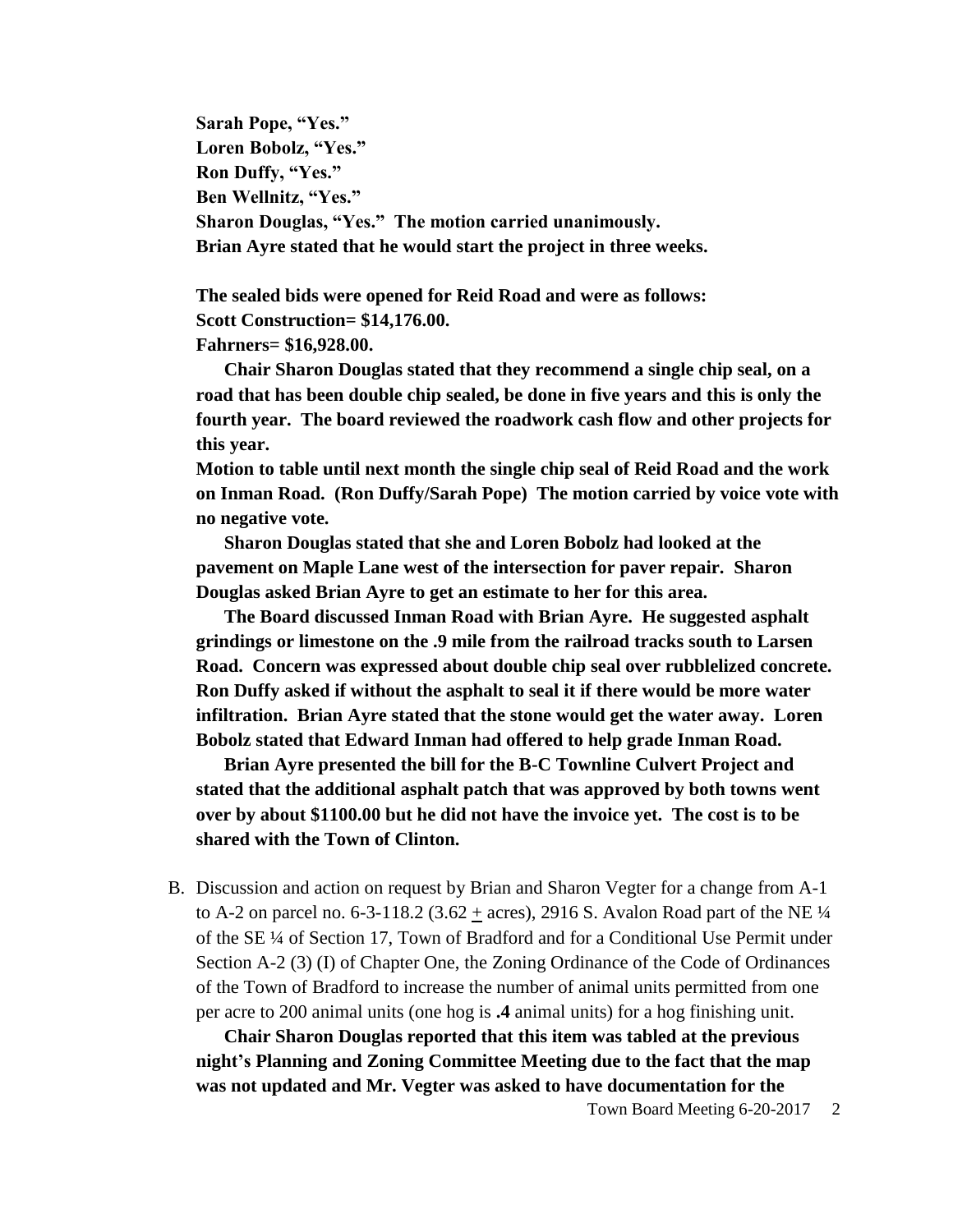**manure removal and what his backup plan was. He was also requested to have a signed agreement dated for approximately the next 5-7 years from Josh Tracy who would be receiving the manure on his property.**

C. Discussion and action on service contract for tree removal and brush cutting in the road right of way

A contract proposal has not been received.

**Motion to table until next month. (Ron Duffy/Ben Wellnitz) The motion carried by voice vote with no negative vote.**

D. Discussion and action on asphalt repair project for Waite Road

Brian Ayre stated that the paving over the culvert on Waite Road is warranty work. Ron Duffy presented pictures and a drawing of a proposed repair near this area and stated that on the north side the pavement is really bad and people are driving on the other side up the hill. Her stated that on the west side the pavement is only 16 feet wide and proposed adding onto the shoulder area.

# **Motion we accept the asphalt repairs for Waite Road by Ayre Excavating. (Loren Bobolz/Ben Wellnitz)**

**Roll Call Vote: Sarah Pope, "Yes." Loren Bobolz, "Yes." Ron Duffy, "Yes." Ben Wellnitz, "Yes." Sharon Douglas, "Yes." The motion carried unanimously.**

#### E. Discussion and action on Zoning Officer Report

**MZIS has issued a zoning permit to Dennis Rogers for a 160 square foot garage for parcel no. 6-3-39, 1307 S. Jones Road, a building permit and zoning permit for a new residence to Robert and Alisha Maly for parcel no. 6-3-252.1, E. Waite Road and a zoning permit to Blueprint Genetics LLC, John Lader for a barn office agricultural building on parcel no. 6-3-232, 7827 E. Creek Road.**

- F. Discussion and action on Resolution 2017-67 Building and Zoning Permits required and Permit Fees Resolution **Motion to adopt Resolution 2017-67 regarding building and zoning permit fees. (Ron Duffy/ Ben Wellnitz) The motion carried by voice vote with no negative vote.**
- G. Discussion and action on report by Fire District Representative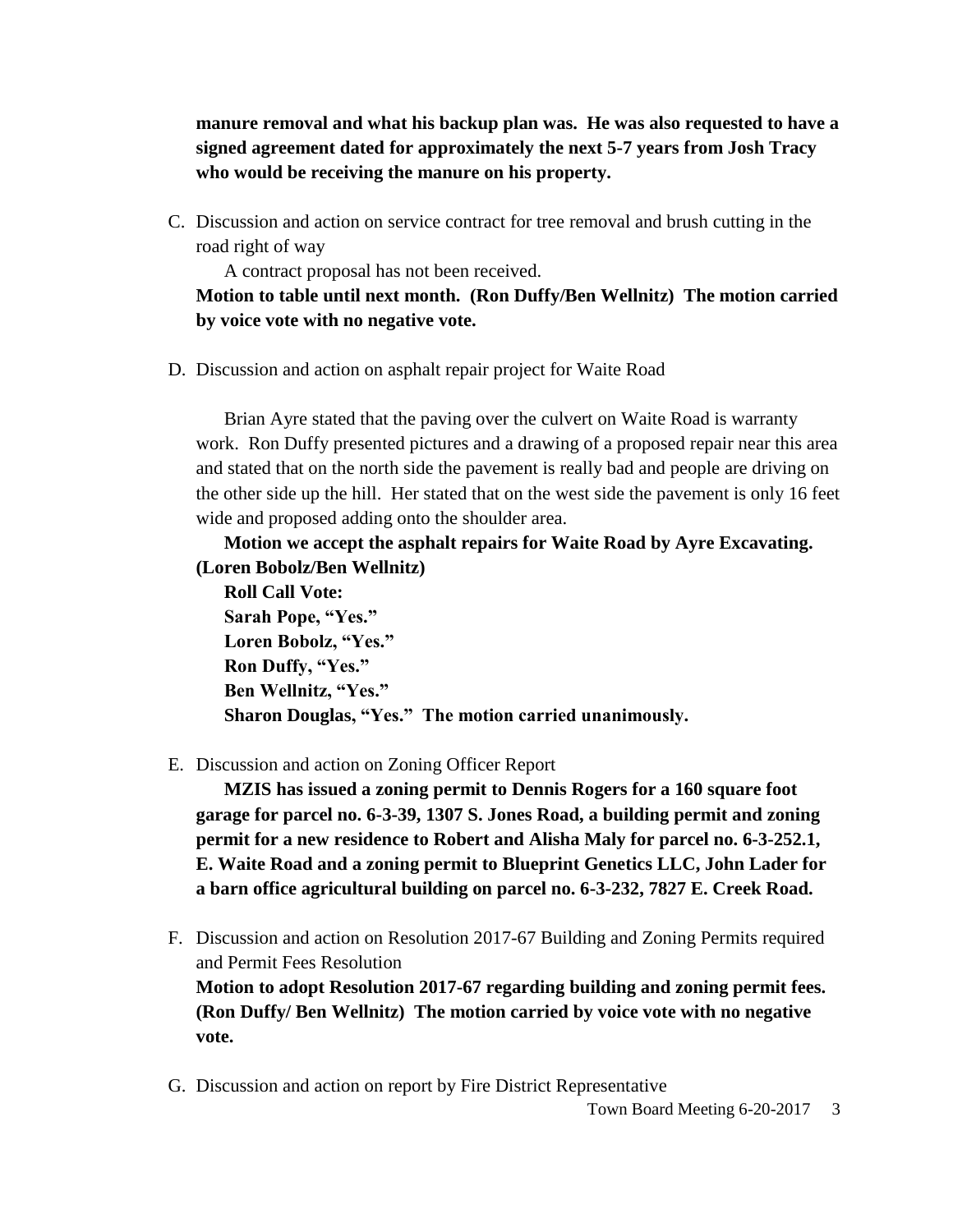See above.

H. Discussion and action on Supervisors' evaluation of their sections of roads

**Ben Wellnitz reported that he would check and straighten the cross road sign and zoning sign. Loren Bobolz asked about the Minkey Road culverts. Ron Duffy stated that they were reviewed last year and he added that he had pictures of the five culverts. Sarah Pope reported that the stop ahead sign going north on Odling Road is obscured and there are large potholes north of the railroad tracks on the east side.**

**Sharon Douglas reported that she and Sarah Douglas have been out trimming brush on Creek, O'Riley, Hofstrom and Carvers Rock Roads and they cleared the brush off the guard rails on the O'Riley Road Bridge and on the north side of Waite Road as you approach the stop sign on Highway 140. Ron Duffy and Sharon Douglas cut the tree on B-C Townline Road that was hanging in the road.** 

**Sharon Douglas advised the supervisors to keep clippers with them and trim around any signs that might be obscured.**

I. Discussion and action on roadwork, including but not limited to tree trimming, culvert repair and replacement, ditching, shouldering, maintenance including replacement of signs and posts, paver repair, pot hole filling, Creek Road, Emerald Grove and Carvers Rock Road Bridge replacements, 5-year Capital Improvement Plan, B-C Townline Culvert replacement and S. Emerald Grove Road Culvert replacement, Bridge Inspection Report, Creek Road Bridge east of O'Riley Road and O'Riley Road Bridge

**Chair Sharon Douglas reported that she had attended the contractors meeting on the Carvers Rock Road Bridge and met with the contractors, DOT and DNR on Tuesday morning May 20th. Plans were reviewed and a schedule was handed out. The bridge was closed on June 19th and there are appropriate road closed signs on Carvers Rock Road on both the north and south sides. She reported that it will be closed for approximately three months during construction. Both Sharon Douglas and the project manager notified the Fire/EMS and the school bus service.** 

**Sharon Douglas reported that Todd Needham had looked at the bridge on Town Hall Road just east of the intersection with Carvers Rock Road but due to the tall grass and water he wasn't able to see all of it and will check it with waders but he thought there wasn't anything concerning at this time.**

**The B-C Townline Road culvert just west of Carvers Rock Road is failing but the Town of Clinton does not have any funds to replace this culvert this year.**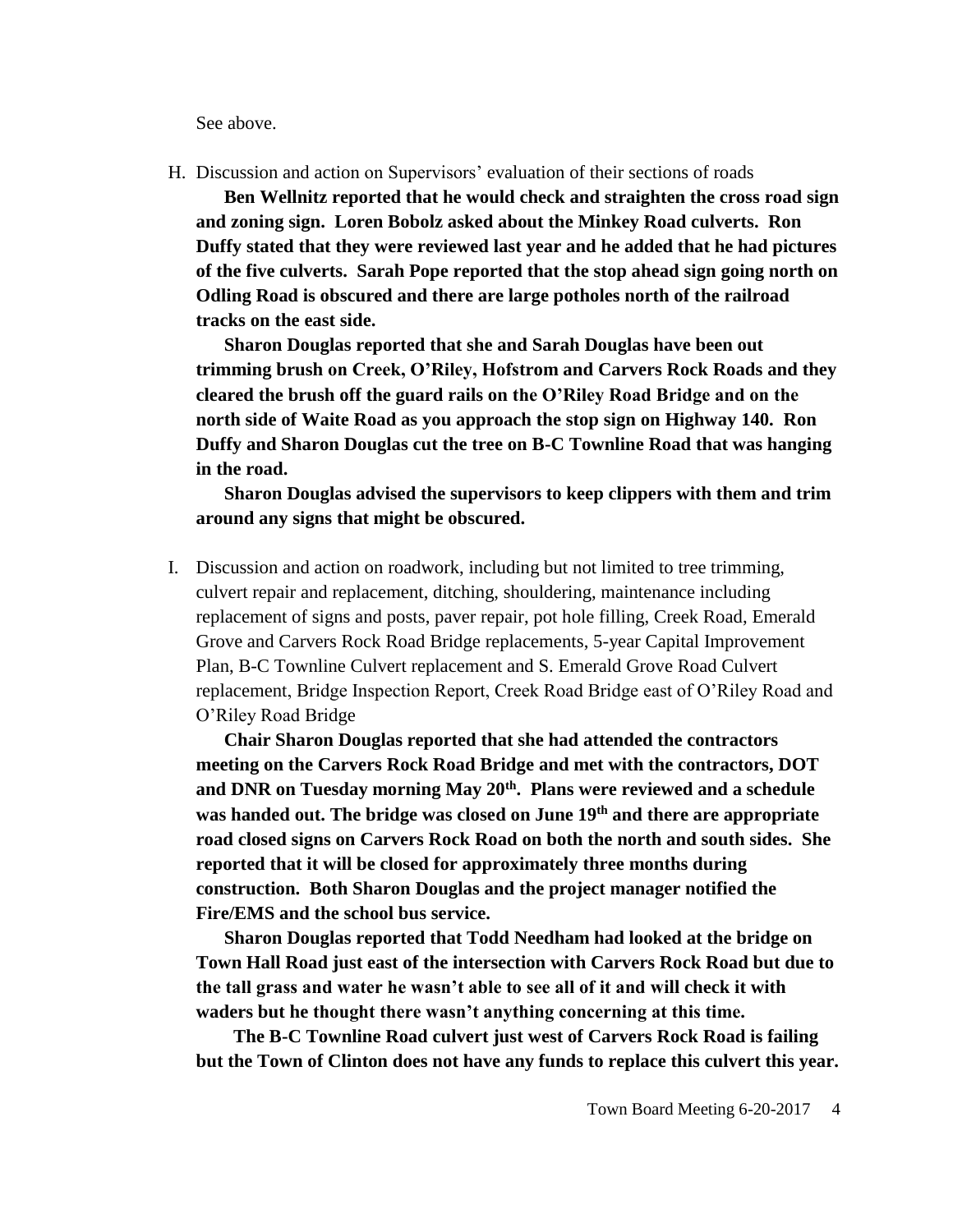**The petition for County Bridge and Culvert Aid for the Emerald Grove Road culvert near fire no. 3536 was not approved for this year since there are no more funds available for this year. The petition will be submitted for next year's funding.** 

**Chair Sharon Douglas reported that the section of Avalon Road near Mike Mullooly's is extremely rough and beyond cold patch. Ron Duffy presented a repair proposal. He stated that the binder is the same as is used for chip sealing for a surface treatment but the chip sealing had been tabled.**

**The board discussed repair to Emerald Grove Road north of Larsen Road. The members will meet at Emerald Grove Road on Wednesday night at 7:00 p.m. to wheel and mark the areas. They decided to get an estimate for the areas and not do anything on Reid or Inman Roads.**

**Sharon Douglas suggested that if the Board decided to go ahead with the paving on Emerald Grove Road they may be able to have the contractor pave the shoulder on the hill on Avalon Road by the Dockhorn farm like was done on Carvers Rock Road, which would eliminate the expense of having to re-shoulder this every year.**

**Sharon Douglas reported that for the culvert on Emerald Grove Road just north of Creek Road Bill Johns is going to order an additional culvert for this area, as one culvert will not be enough for the water flow because the measurement was done by the steel culvert that had been inserted into the original box culvert some time ago. The cement culvert underneath was much larger.**

**Sharon Douglas reported that she and Wayne Douglas had straightened the stop ahead sign on Carvers Rock Road by the little cemetery and had put in a new post and stop sign on Huber at Creek Road.**

**Sharon Douglas reported that the routine Bridge Inspection report that was done in August 2016 was received this month from the DOT. The bridge on Creek Road over Turtle Creek came back with a sufficiency rating of 59.0. They also inspected the O'Riley Road Bridge over Turtle Creek but the County has not received that report yet from the DOT and Duane Jorgenson is checking on that. The inspections are done every two years and anything that comes in under 50% will qualify for funding. In 2018 they will be inspected again but the report will not be received until 2019.**

- J. Discussion and action on Town Hall Repair Committee Report Nothing.
- K. Discussion and action on approval of Driveway Permit Applications Nothing.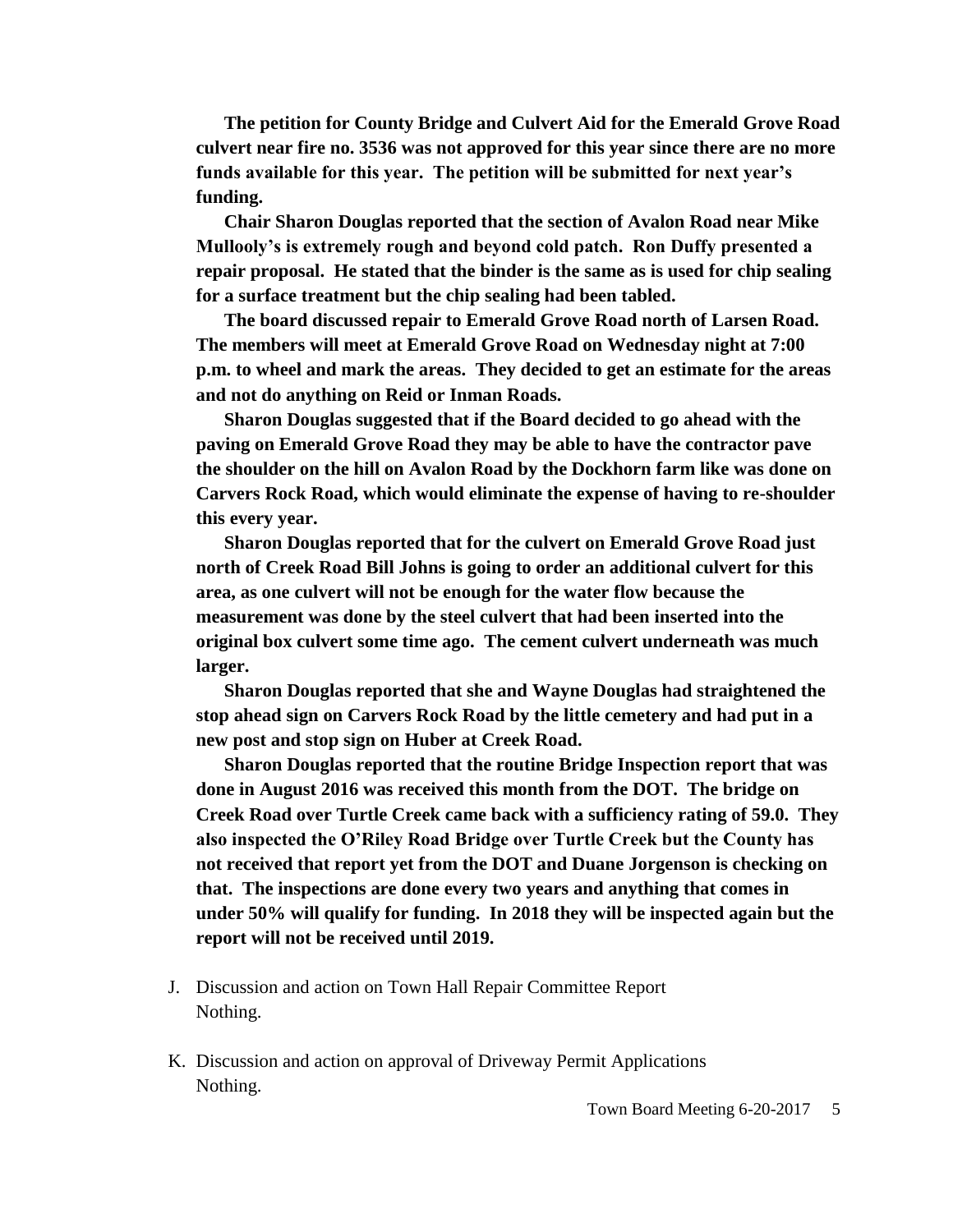- L. Discussion and action on approval of Utility Permit Application Nothing.
- M. Discussion and action on approval of donation to Rock County Land Conservation for Clean Sweep program **Motion to donate \$250.00 to Clean Sweep Program. (Ben Wellnitz/Ron Duffy) The motion carried by voice vote with no negative vote.**
- N. Discussion and action on approval of Class B Beer and Liquor Licenses for Hat Rack Tap Inc. for Hat Rack Tap and JW Golf for Cecelia's Golf Course **Motion to approve the Liquor Licenses for Hat Rack Tap Inc. and JW Golf LLC. (Ben Wellnitz/Sarah Pope) The motion carried by voice vote with no negative vote.**
- O. Discussion and action on Cigarette License for Hat Rack Tap, Inc. for Hat Rack Tap **Motion to approve the Cigarette License for Hat Rack Tap Inc. (Ben Wellnitz/Ron Duffy) The motion carried by voice vote with no negative vote.**
- 6. Citizen Participation

Don Welsh asked how they could get the County to ditch out the ditch along Highway 14 in Emerald Grove. Ron Duffy advised that they get a petition signed by the residents and send it in to the County as was done a few years ago.

- 7. Announcements and Reports
	- **a. The July Town Board meeting will be held on Tuesday, July 18, 2017 at 6:30 p.m. at the Bradford Town Hall.**
	- **b. The Rock County Sheriff's Report was reviewed.**
	- **c. Rock County Conservation Dept. Clean Sweep Drop-Off event will be on Saturday, June 24, 2017 from 9am to 12 pm at the City of Beloit Public Works garage, 2351 Springbrook Ct., Beloit and Saturday, August 26, 2017 from 9am to 12 pm at the Rock County Public Works, 3715 Newville Rd., Janesville.**
	- **d. The 2017 Recycling Grant awarded to Town of Bradford is \$839.92.**
	- **e. The assessor will hold Open Book on August 14, 2017 from 2:00 p.m. to 8:00 p.m. at the Bradford Town Hall.**
	- **f. The 2017 Board of Review will be held on August 28, 2017 beginning at 6:00 p.m. at the Bradford Town Hall for a minimum of two hours.**
- 8. Treasurer's Report